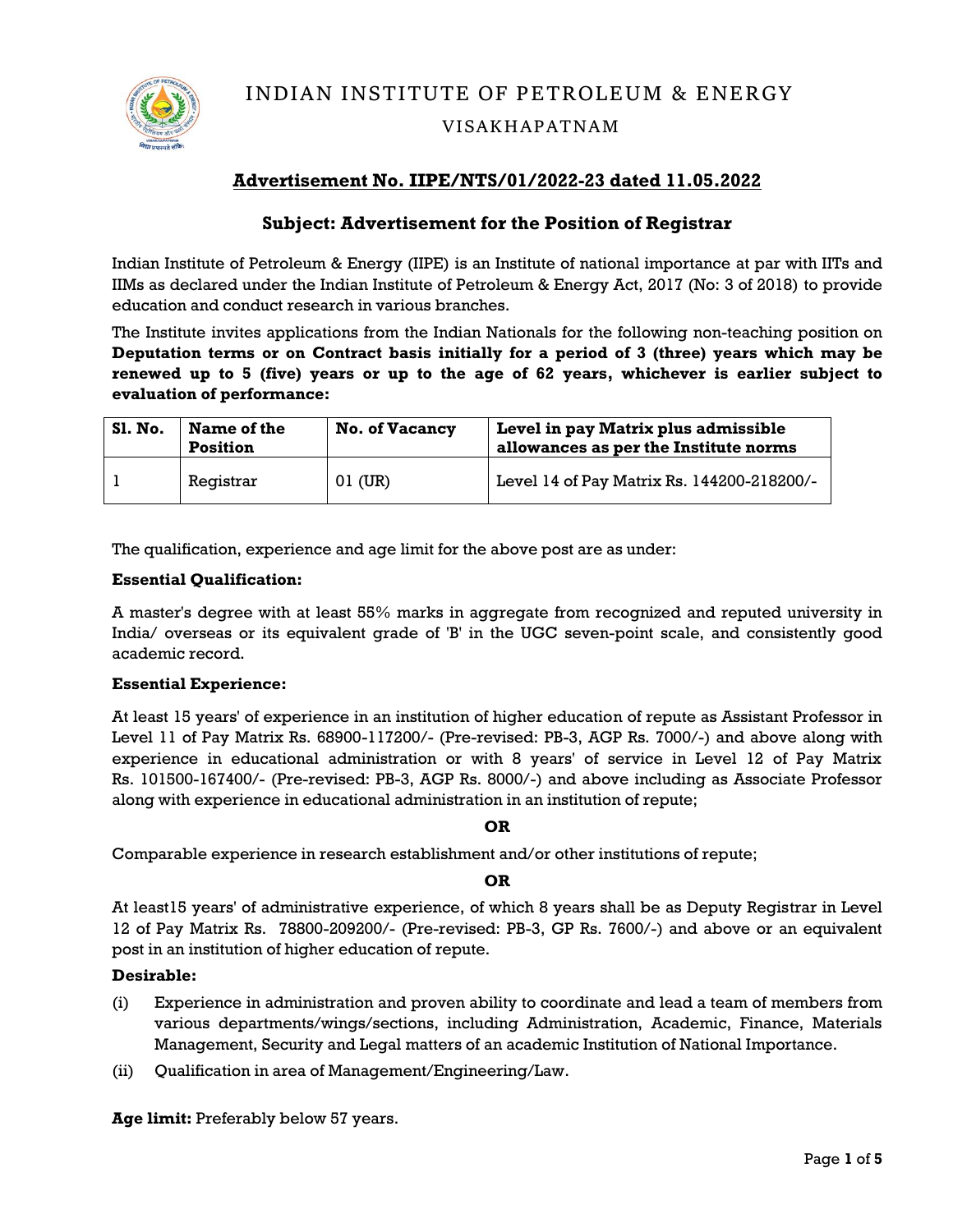### **Roles and Responsibilities of the Registrar, IIPE, Visakhapatnam**

- In addition to the responsibilities assigned to the Registrar by the Indian Institute of Petroleum and Energy Act-2017, Statutes & Ordinances of the Institute (as amended from time to time) shall include (but are not limited to) the following:
- To provide required support to Director for running/ day-to-day activities of the institute.
- To coordinate with government agencies, statutory bodies and other institutions/ organisaions.
- Corporate communication.
- To supervise sections/ wings of the Institute Administration assigned to her/ him by the Director.
- Preparation of agenda notes for the meetings of the General Council, Board of Governors, Finance Committee, Senate and other committees where she/ he is ex-officio secretary (nonmember). Recordings of minutes of such meetings. Keeping records of apex bodies of the Institute, issue of notices for the convening of meetings of all committees and sub-committees appointed by any of these authorities, where she/ he is Secretary/ Member Secretary/ exofficio secretary. Taking action and submitting compliance report/ Action taken report on the approvals/ directions/ recommendations/ advices of such bodies.
- To be the custodian of the records and such other property of the Institute as the Board of Governors may commit to her/ his charge, and to ensure proper record keeping and digitization of records.
- Human Resource Development of Non-teaching employees, including recruitment, training, promotions and incentives etc. for attracting and retaining talent.
- To handle legal matters of the Institute, and to represent Institute in suits or proceedings by or against the Institute, sign power of attorney and perform pleadings or depute her/ his representative for the same.
- Act as Appellate Authority under RTI Act, 2005 and Nodal Officer for Public Grievances
- To ensure adherence of Institute rules and regulations and statutory compliances.
- To conduct the official correspondence on behalf of the Institute.
- To enter into an agreement, sign documents and authenticate records on behalf of the Institute.
- To safeguard the movable and immovable assets of the Institute.
- To perform other duties as assigned by the Director or Board of Governors of the Institute from time to time.

### **GENERAL INSTRUCTIONS**

- 1. Candidates have to send their application in the prescribed format only along with self-attested copies of all educational qualification, experience and other testimonials. Incomplete applications or applications not in prescribed format or applications without self-attested copies of certificates/testimonials or received after the last date are liable to be rejected.
- 2. Candidates are advised to fill their correct and active e-mail addresses in the application as all correspondence will be made by the Institute through e-mail only. Interview schedule will be emailed in due course to the shortlisted candidates in their registered e-mail. No separate letter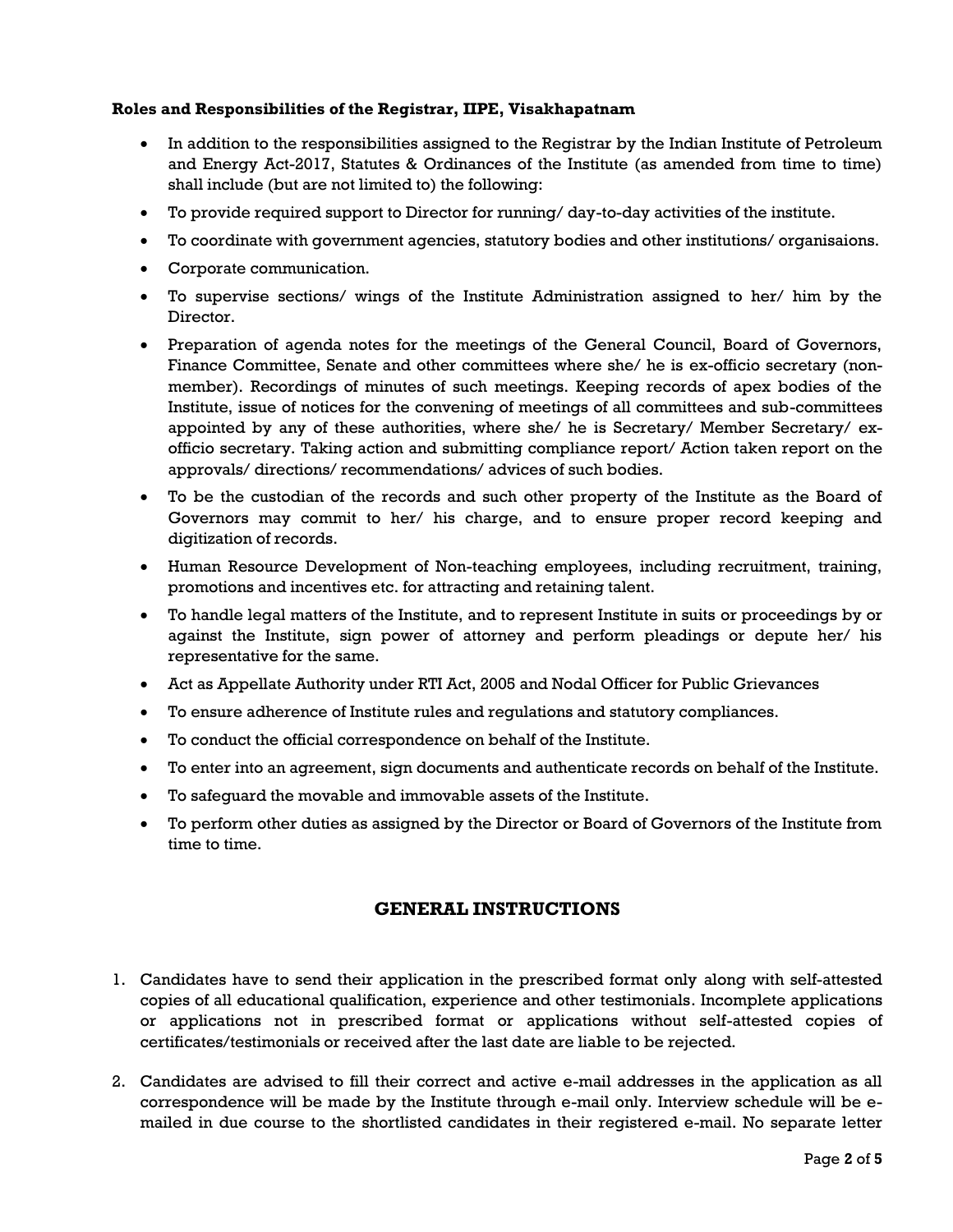(Hard copy) will be sent for this purpose. Further, for any updates, please visit the Institute website regularly, for subsequent amendments if any in the advertisement and results.

- 3. In case of any corrigendum/addendum pertaining to this advertisement, the same shall be published in the Institute's website only. Accordingly, all applicants in their own interests are advised to regularly visit the Institute's website '*www.iipe.ac.in'*. They should also regularly check their email account for updates.
- 4. Candidates will be short-listed for Interview on the basis of the information provided by them in their applications. They must ensure that provided information are correct. If at any subsequent stage or at the time of Interview any information given or any claim made by them in their applications is found to be false/incorrect, their candidature/appointment will be liable to be rejected/terminated including necessary legal action, if any.
- 5. Mere eligibility will not vest any right on any candidate for being called for interview. The Institute has the right to decide suitable criteria, mode of screening and testing the applicants for shortlisting and selection. The decision of the Institute in all matters related to recruitment against this advertisement shall be final. No correspondence will be entertained from the candidates in connection with the process of selection / interview. Canvassing in any manner would entail disqualification of the candidature.
- 6. The Institute reserves the right to restrict the number of candidates for interview to a reasonable limit on the basis of qualifications, suitability and experience higher than the minimum prescribed in the advertisement.
- 7. The selection to the post will be through interview where the eligible candidate will be required to be present physically. However, the Institute reserves the right to evolve any screening/selection process, If the number of applicants for the post is large. All appointments shall be done after obtaining the approval of the Competent Authority based on the recommendations made by the Selection Committee.
- 8. No correspondence whatsoever will be entertained from candidates regarding conduct of interview and reasons for not being called for interview.
- 9. Candidates should satisfy themselves, before applying, that they possess at least the minimum essential qualifications, knowledge, and experience laid down in the advertisement.
- 10. In case of any inadvertent mistake in the process of selection which may be detected at any stage even after the issue of offer of appointment, the Institute reserves the right to withdraw/cancel/modify any communication made to the candidates.
- 11. The Institute reserves the right to reject any or all the applications or withdraw the advertisement at any time without assigning any reasons thereof.
- 12. Any dispute with regard to the selection / recruitment process will be subject to the Courts / Tribunals having jurisdiction at Visakhapatnam only.
- 13. Persons employed in Government / Semi Government Organizations / Autonomous Bodies should submit their application through proper channel. They may, however, send an advance copy of the application. Those who are unable to process their application through proper channel may submit 'No Objection Certificate (NOC)' from present employer during the time of interview.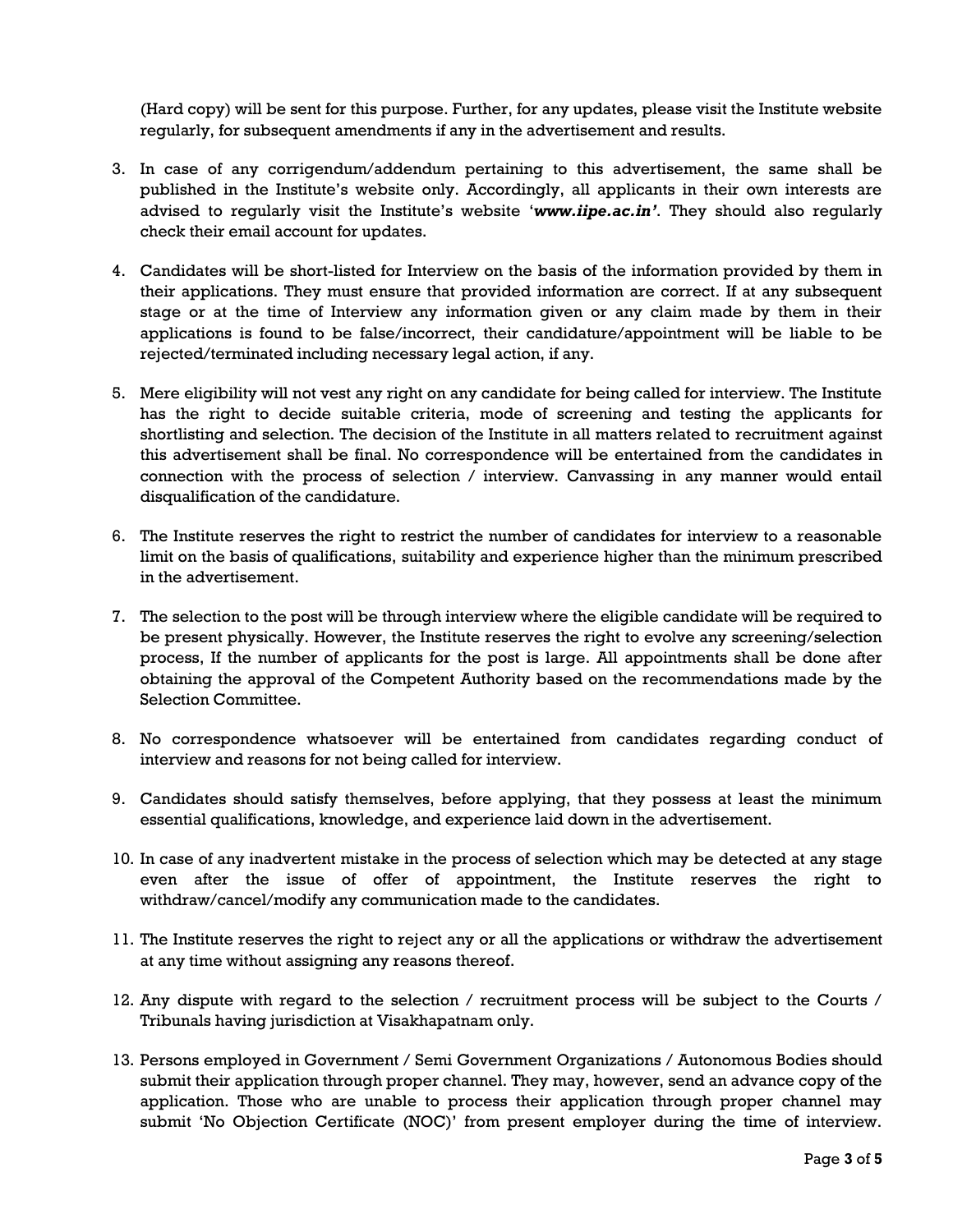However, they should submit an undertaking with their application that the NOC would be submitted at the time of interview. Direct application from such candidates will not be entertained.

- 14. Candidate should submit a certificate from the employer/competent authority that no vigilance/ disciplinary case is either pending or contemplated against her/ him.
- 15. Institute strives to have a workforce which reflects gender balance. Women candidates are encouraged to apply.
- 16. Degree as referred above should have been awarded by a recognized University / Institute.
- 17. Years of Experience wherever prescribed is the minimum years of experience required and candidates with longer years of experience may also apply.
- 18. 'Relevant experience' means experience related to the area of the post advertised. Screening Committee will determine relevancy of experience and its decision will be final.
- 19. The candidate must be a citizen of India.
- 20. NO APPLICATION FEE FOR ALL CANDIDATES.
- 21. When called for interview, the candidate/s will have to bring printed copy of their entire application and original certificates along with self-attested certificates / credentials.
- 22. The institute will reimburse Airfare (Economy Class) by Air / AC-II tier railway fare to-and-fro by the shortest route for the journey made from normal place of residence in India to Visakhapatnam, to the candidates who are called to appear before the Selection Committee/ Interview, subject to submission of claim along with tickets and Boarding passes, whichever is applicable.
- 23. The Institute reserves the right to relax experience in exceptional cases, or in the case of persons already holding analogous positions in an Institute of National Importance.
- 24. Since IIPE is a developing institute, it is looking for enthusiastic candidates having work experience in IIT/NIT/CFTI system. The institute reserves the right to relax experience in the case of candidates serving in Government Departments/ IITs/ NITs/ Central Autonomous Bodies in analogous positions.
- 25. In case of any dispute/ ambiguity/ confusion that may occur in the process of selection, the decision of the Director, IIPE shall be final.
- 26. Eligibility of a candidate and fulfilment of any short-listing criteria shall be considered as on the last date of the receipt for application through email.
- 27. Last date of application through email is **10.06.2022**. A signed hardcopy print out of application with all the essential documents should reach by **15.06.2022**.